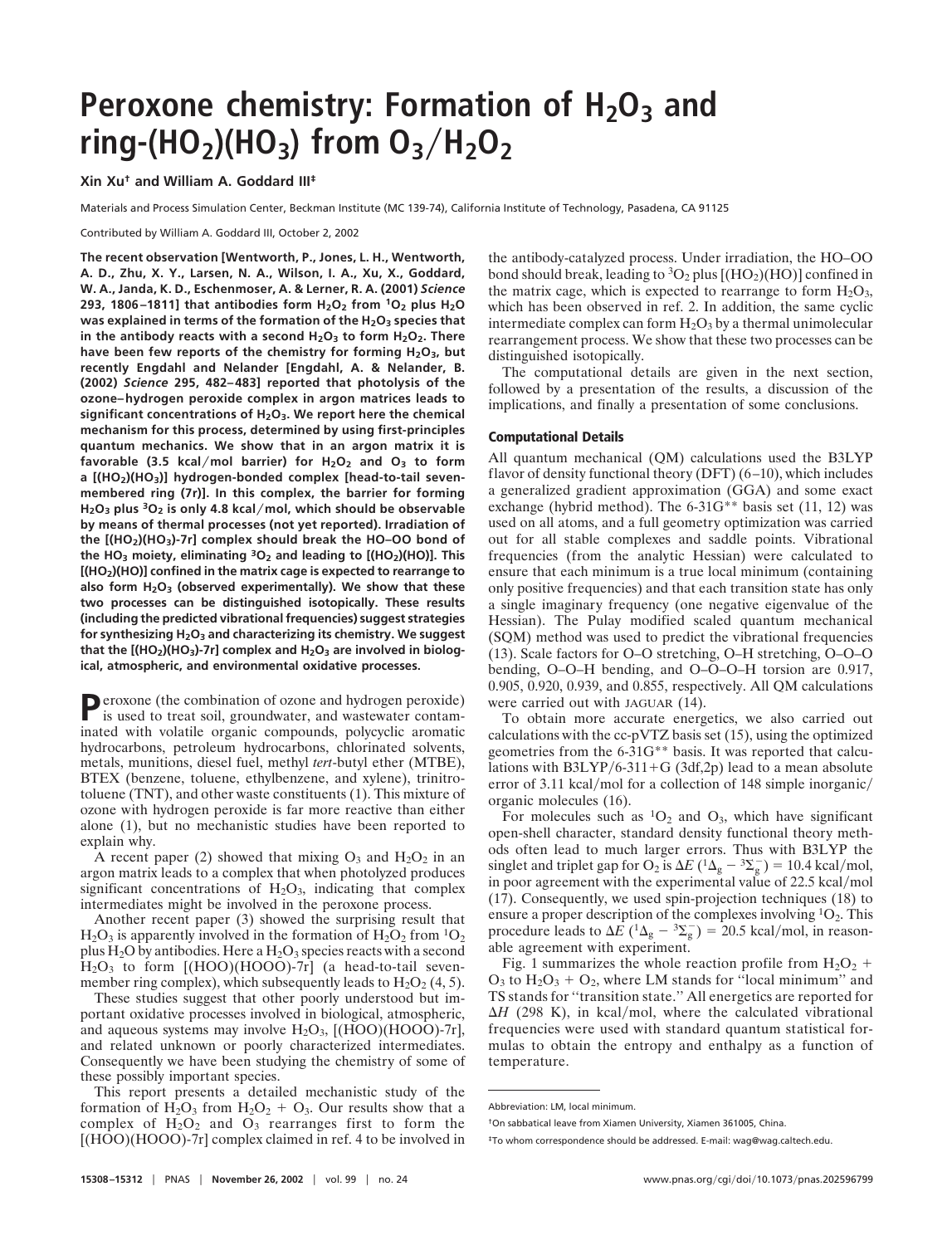

**Fig. 1.** Reaction profile from  $H_2O_2 + O_3$  to  $H_2O_3 + {}^3O_2$ . TS, transition state.

## **Results**

**Formation of [(HO<sub>2</sub>)(HO<sub>3</sub>)-7r] Cyclic Complex.** Starting with the free reactants (LM0:  $H_2O_2 + O_3$ ), we find two molecular complexes, LM1-endo and LM1-exo:  $[(H_2O_2)(O_3)]$ , leading to Eqs. 1a and **1b**.

LMO: H<sub>2</sub>O<sub>2</sub> + O<sub>3</sub> 
$$
\rightarrow
$$
 LM1-exo: [(H<sub>2</sub>O<sub>2</sub>)(O<sub>3</sub>)]  
\n0.0 1.2 [1a]

LMO: H<sub>2</sub>O<sub>2</sub> + O<sub>3</sub> 
$$
\rightarrow
$$
 LM1-endo: [(H<sub>2</sub>O<sub>2</sub>)(O<sub>3</sub>)]  
0.0 1**b**]

where LM1-endo has a pseudoring configuration and LM1-exo has a pseudolinear configuration (see Fig. 1). LM1 can be formally considered as  $\sigma$  – complexes with H of H<sub>2</sub>O<sub>2</sub> pointing to the  $P_{\sigma}$  lone pair orbital of a terminal O of O<sub>3</sub>. This hydrogen bond is weak  $(2.0 \text{ kcal/mol}, \text{compared with } 5.0 \text{ kcal/mol}$  for water dimer) because the Mulliken charge on the terminal oxygen is only  $-0.2$  (compared with  $-0.6$  in H<sub>2</sub>O).

We find LM1-exo leads to the formation of LM2-linear:  $[(HO<sub>2</sub>)(HO<sub>3</sub>)$ -L, whereas LM1-endo leads to the formation of LM2-ring:  $[(HO_2)(HO_3)$ -7r] (seven-member ring), as in Eqs. 2a and **2b**. In addition, LM2-linear can rearrange to LM2-ring as in Eq. **2c**.

$$
LM1-exo: [(H2O2)(O3)] \rightarrow TS1 \rightarrow
$$
  
0.0 3.5  
LM2-linear: [(HO<sub>2</sub>)(HO<sub>3</sub>)-L]  
- 8.4 [2a]

LM1-endo:  $[(H_2O_2)(O_3)] \rightarrow TS2 \rightarrow$ 0.0 3.2

LM2-ring: 
$$
[(HO_2)(HO_3)-7r]
$$
 [2b]

$$
LM2-linear: [(HO2)(HO3)-L] \rightarrow TS3 \rightarrow
$$
  
0.0  
LM2-ring: [(HO<sub>2</sub>)(HO<sub>3</sub>)-7r] [2c]

The barrier is 3.5 kcal/mol from LM1-exo to LM2-linear, whereas it is 3.2 kcal/mol from LM1-endo to LM2-ring. Both reactions are noteworthy in that they convert the closed-shell singlet molecules  $H_2O_2$  and  $O_3$  to a biradical complex  $[(HO<sub>2</sub>)(HO<sub>3</sub>)]$ , which is significantly more stable (10.4 kcal/mol) for linear and 15.3 for cyclic) than the free reactants  $H_2O_2 + O_3$ . Both products LM2-linear and LM2-ring are planar, with the radical (singly occupied) orbitals perpendicular to the molecular plane. In the HOO moiety,  $\approx 70\%$  of the spin density is localized at the terminal oxygen, whereas in the HOOO moiety, 90% of the spin density is on the two terminal oxygens. In this biradical the energy surface for the spin singlet initial state is degenerate with the triplet surface (we calculate that the singlet state is  $0.01$ ) kcal/mol lower), leading to rapid interconversion to the triplet. (The rate is determined by the spin orbit matrix elements and the energy spacings between the various populated vibrational rotational levels, which we guess might be microseconds.) Neglecting decomposition and reactions from this state, the equilibrium concentration ratio of triplet to singlet would be 3:1.

It was reported that codepositing  $O_3$  and  $H_2O_2$  in argon matrices leads to new IR bands indicating complex formation, but no details were reported (2). We predict that this complex is most likely to be the cyclic  $[(HO_2)(HO_3)-7r]$  complex (LM2ring). To help test this prediction, we report the predicted vibrational frequencies in Table 1 for various isotopic cases.

**Formation of H<sub>2</sub>O<sub>3</sub> by Thermal Processes.** Starting with the LM2-ring complex, a simple H atom transfer process allows the hydrogen of  $HO<sub>2</sub>$  to transfer to the terminal oxygen of  $HO<sub>3</sub>$ , leading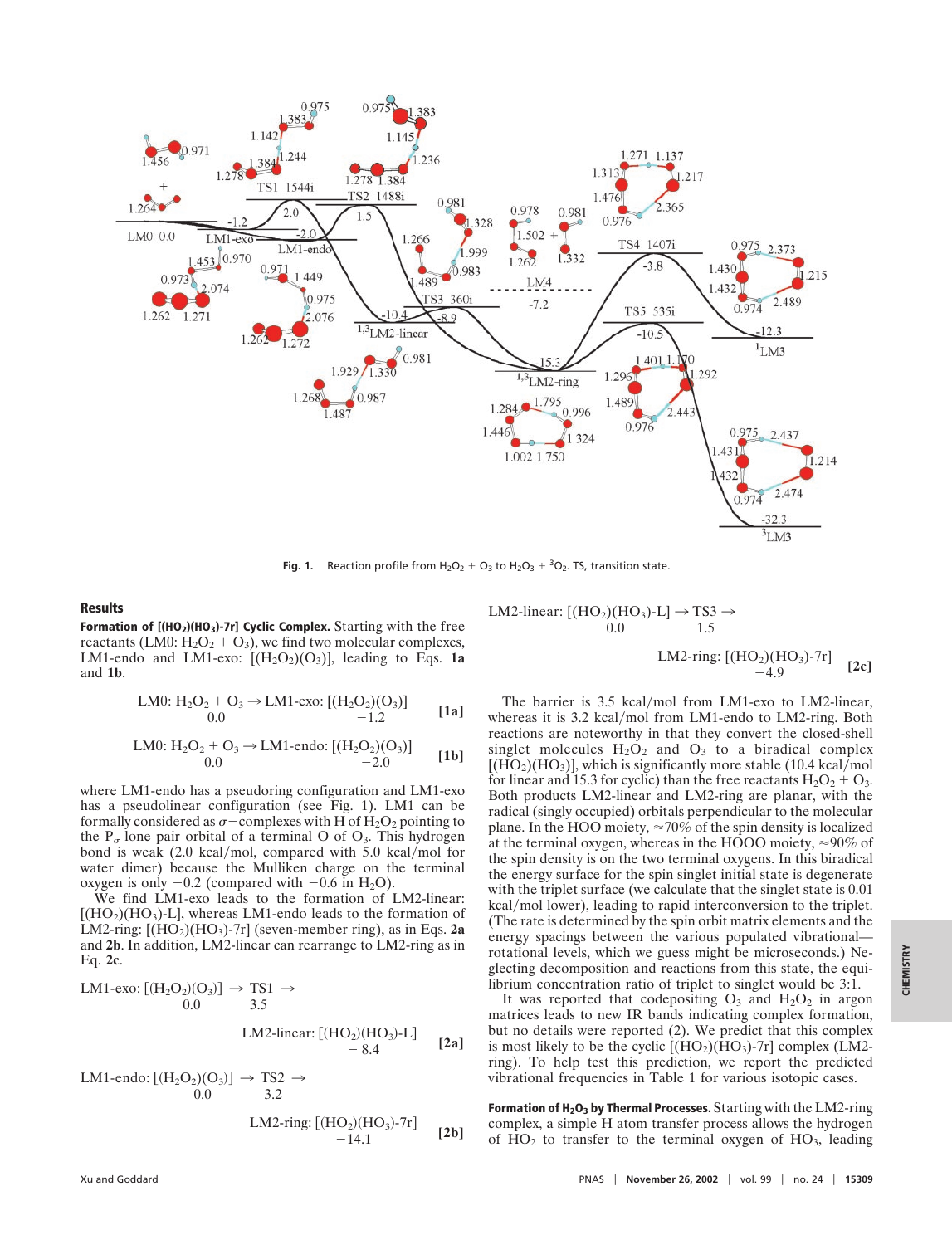|                     |                                             | Wavenumber, $cm^{-1}$                |                |                                      |  |  |
|---------------------|---------------------------------------------|--------------------------------------|----------------|--------------------------------------|--|--|
| Mode                | Character                                   | (HO <sub>2</sub> )(HO <sub>3</sub> ) | $(HO2)(H18O3)$ | (DO <sub>2</sub> )(DO <sub>3</sub> ) |  |  |
| $\nu_1$             | Antisymmetric OH stretch                    | 3,190.3 (737.3)                      | 3,188.8        | 2,331.8                              |  |  |
| $\nu$               | Symmetric OH stretch                        | 3,030.1 (260.9)                      | 3,020.6        | 2,220.2                              |  |  |
| $\nu$ 3             | HOO bend of HO <sub>3</sub>                 | 1,511.6 (64.7)                       | 1,506.1        | 1,216.9                              |  |  |
| $\nu_4$             | HOO bend of $HO2$                           | 1,466.9 (65.4)                       | 1,460.1        | 1,180.5                              |  |  |
| $\nu$               | OO stretch of HO <sub>2</sub>               | 1,173.8(9.1)                         | 1,173.7        | 1,096.3                              |  |  |
| $\nu_{\mathsf{G}}$  | Symmetric OO stretch of HO <sub>3</sub>     | 1,167.2 (29.7)                       | 1,102.7        | 1,074.7                              |  |  |
| $\nu$               | Antisymmetric OO stretch of HO <sub>3</sub> | 956.8 (72.1)                         | 956.3          | 780.5                                |  |  |
| $\nu_{\mathcal{R}}$ | HOOO-oop                                    | 787.9 (100.6)                        | 743.6          | 690.8                                |  |  |
| $\nu_{\mathsf{q}}$  | $HO_2$ -HO <sub>3</sub> -slide              | 588.5 (161.4)                        | 588.1          | 512.0                                |  |  |
| $v_{10}$            | $O-O-O$ bend in $HO3$                       | 533.2 (5.6)                          | 505.0          | 432.3                                |  |  |
| $v_{11}$            | Antisymmetric hydrogen-bond stretch         | 273.2 (49.9)                         | 271.4          | 261.8                                |  |  |
| $v_{12}$            | Ring torsion-twist                          | 219.6 (3.2)                          | 210.2          | 216.8                                |  |  |
| $v_{13}$            | Symmetric hydrogen-bond stretch             | 175.1 (1.9)                          | 171.1          | 170.4                                |  |  |
| $v_{14}$            | Ring torsion-chair                          | 116.3 (0.5)                          | 110.3          | 116.0                                |  |  |
| $v_{15}$            | Ring torsion-boat                           | 65.3(0.8)                            | 64.7           | 64.2                                 |  |  |

Table 1. Predicted fundamentals for the  $[(HO<sub>2</sub>)(HO<sub>3</sub>)-7r]$  complex, in wavenumbers, based on **the scaled quantum mechanical analysis of the Hessian from B3LYP6-31G\*\* calculations**

The calculated infrared intensities for  $[(HO_2)(HO_3)-7r]$  are listed in parentheses.

directly to the formation of HOOOH, as indicated in Eq. **3** (see Fig. 1). Because the LM2-ring is expected to have nearly degenerate singlet and triplet spin states, we considered both spin states.

<sup>1</sup>LM2-ring: 
$$
{}^{1}[(HO_{2})(HO_{3})-7r] \rightarrow TS4
$$
:  $[O_{2} \cdots H \cdots O_{3}H] \rightarrow$   
\n<sup>1</sup>LM3:  $[({}^{1}O_{2})(H_{2}O_{3}-c)]$   
\n<sup>1</sup>LM3:  $[({}^{1}O_{2})(H_{2}O_{3}-c)]$   
\n<sup>3</sup>.0 [3a]

<sup>3</sup>LM2-ring: 
$$
{}^{3}
$$
[(HO<sub>2</sub>)(HO<sub>3</sub>)-7r]  $\rightarrow$  TSS: [O<sub>2</sub> · · · H · · · O<sub>3</sub>H]  $\rightarrow$  0.0 4.8

<sup>3</sup>LM3: 
$$
[({}^{3}O_{2})(H_{2}O_{3}-c)]
$$
  
-17.0 [3b]

For the triplet case, the net reaction is  $17.0 \text{ kcal/mol exother}$ mic (because of formation of the ground state triplet molecule,  $3O_2$ ), leading to a barrier of only 4.8 kcal/mol. Forming  $1O_2$  is endothermic by 3.0 kcal/mol with a barrier of 11.5 kcal/mol. Thus at low temperatures the triplet process is expected to dominate. Because of the rapid singlet–triplet conversion in  $[(HO<sub>2</sub>)(HO<sub>3</sub>)-7r]$ , it is likely to produce  $H<sub>2</sub>O<sub>3</sub>$  even at low temperature.

The H2O3 formed in Eqs. **3a** and **3b** is in the *cis* form, with both O–H groups pointing toward the same side of the O–O–O plane of  $H_2O_3$  (See Fig. 1). The  $O_2$  and  $H_2O_3$  complexes (LM3) formed are very weakly bound (binding energy  $= 0.2$  kcal/mol), so that they are likely to dissociate even in the matrix.

The *cis*  $H_2O_3$  can rotate its OH bond (either inward or outward) to convert to the *trans* global minimum of  $H_2O_3$  with a low barrier as in Eq. **4** (refs. 4 and 19; ref. 19 reported detailed theoretical studies of  $H_2O_3$ ).

Starting with <sup>18</sup>O<sub>3</sub> + H<sub>2</sub>O<sub>2</sub>, the thermal process would lead to the formation of  $H^{18}O^{18}OH$ . Table 2 gives the predicted vibrational frequencies, which should be useful for experimental validation of these results.

$$
H_2O_3 \text{-c} \rightarrow TS6 \text{ (outward)/TS7 (inward)} \rightarrow H_2O_3 \text{-t}
$$
  
0.0 2.9/3.3 -2.4 [4]

Formation of  $H_2O_3$  by Photolysis. We find that free HOOO radical has a planar *cis* configuration. It is bound by only 3 kcal/mol with respect to HO and  ${}^{3}O_{2}$ , with a barrier to decomposition of only  $4$  kcal/mol.

**Table 2. Predicted fundamentals of** *cis* **HOOOH and** *trans* **HOOOH, H18OOOH, H18O18O18OH, HOOOD, and DOOOD, in wavenumbers, based on the scaled quantum mechanical analysis of the Hessian from B3LYP6-31G\*\* calculations**

| Molecule               | Wavenumber, $cm^{-1}$ |                |           |           |                    |         |         |         |         |
|------------------------|-----------------------|----------------|-----------|-----------|--------------------|---------|---------|---------|---------|
|                        | $\nu_1$               | v <sub>2</sub> | $\nu_3$   | $\nu_4$   | $\nu$ <sub>5</sub> | $\nu_6$ | $\nu$   | $\nu_8$ | $\nu_9$ |
| $H_2O_3$ -C            | 3,522.0               | 3,518.7        | 1,359.9   | 1,329.5   | 900.7              | 768.0   | 485.5   | 418.4   | 190.4   |
| $H_2O_3-t$             | 3,533.1               | 3,528.4        | 1,353.6   | 1,349.6   | 899.5              | 770.2   | 506.5   | 410.4   | 346.9   |
|                        | (3,529.6)             | (3,529.6)      | (1,359.1) | (1,347.4) | (821.0)            | (776.3) | (509.1) | (387.0) | (346.4) |
| H <sup>18</sup> OOOH-t | 3,531.2               | 3,518.3        | 1,352.4   | 1,347.0   | 887.6              | 759.9   | 495.1   | 408.9   | 346.3   |
|                        | (3,529.6)             | (3,520.3)      | (1,357.0) | (1,344.3) | (NR)               | (768.0) | (NR)    | (386.6) | (346.0) |
| HO <sup>18</sup> OOH-t | 3,528.4               | 3,533.1        | 1,348.7   | 1,347.0   | 874.8              | 745.6   | 502.9   | 408.4   | 346.1   |
| $H218O3$ -t            | 3,521.1               | 3,516.4        | 1,344.8   | 1,343.8   | 848.3              | 726.1   | 480.3   | 405.6   | 344.8   |
| $HO3D-t$               | 3,530.7               | 2,580.5        | 1.351.4   | 1.009.2   | 896.3              | 770.0   | 499.5   | 387.1   | 276.6   |
|                        | (3,529.6)             | (2,610.4)      | (1,349.9) | (NR)      | (814.6)            | (772.0) | (NR)    | (369.2) | (NR)    |
| $D_2O_3-t$             | 2,582.2               | 2,579.0        | 1.013.6   | 1.004.2   | 892.8              | 769.8   | 492.6   | 317.1   | 252.8   |
|                        | (2.610.4)             | (2,610.4)      | (1,007.3) | (NR)      | (NR)               | (762.6) | (NR)    | (301.6) | (273.5) |

The experimental data (2) are listed in parentheses for comparison (NR, not reported). The modes are as follows:  $v_1$ , symmetric OH stretch;  $v_2$ , antisymmetric OH stretch;  $v_3$ , antisymmetric HOO bend;  $v_4$ , symmetric HOOO bend;  $v_5$ , symmetric OO stretch;  $v_6$ , antisymmetric OO stretch;  $v_7$ , OOO bend;  $v_8$ , antisymmetric torsion; and  $\nu$ <sub>9</sub>, symmetric torsion.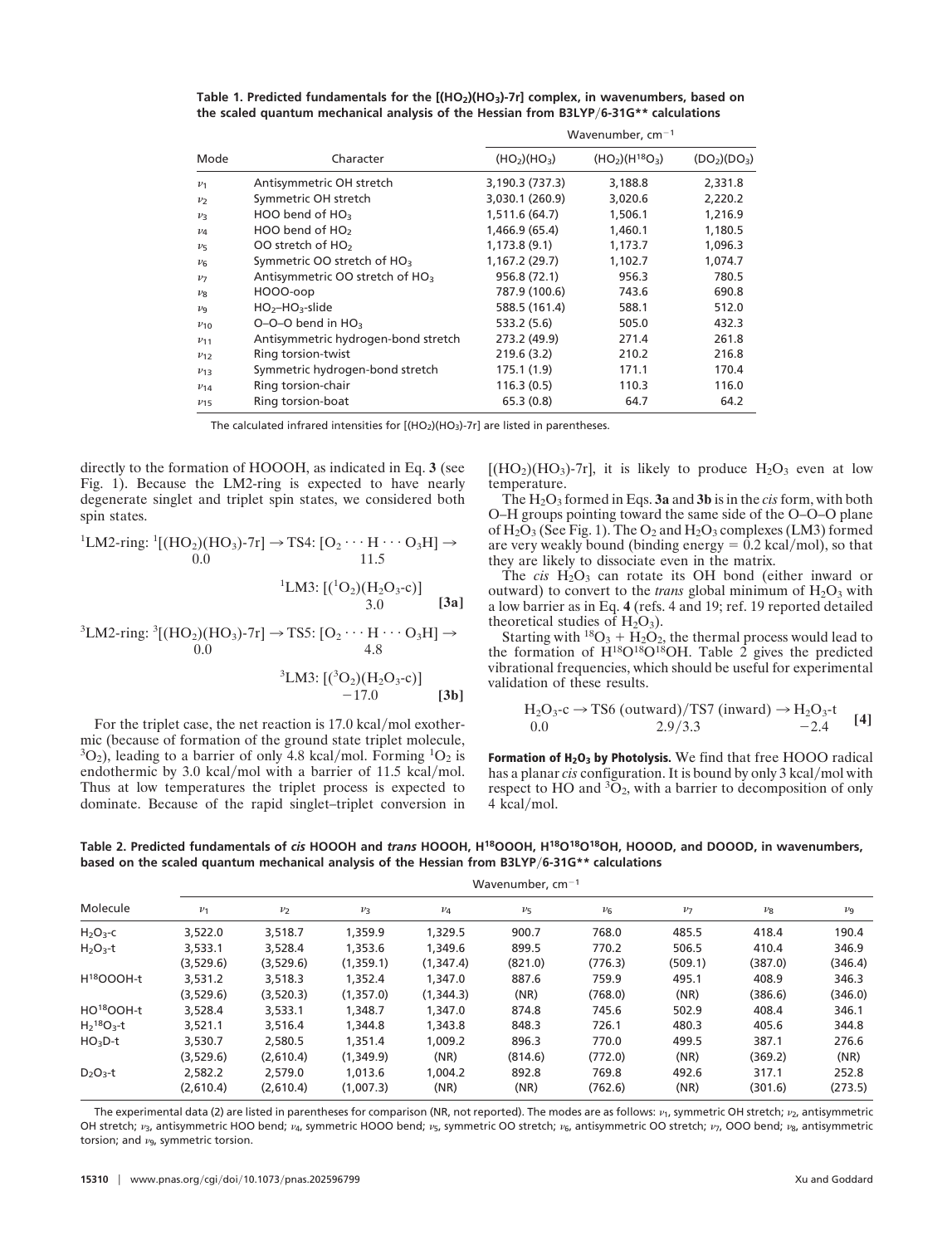$$
HOOO\text{-cis} \rightarrow TS8: HO \cdots OO \rightarrow HO + {}^{3}O_{2}
$$
  
0.0 3.7 2.8 [5]

This configuration is consistent with the experimental observation that HOOO can be formed when hydroxyl radicals are added to molecular oxygen in an argon matrix (20). The terminal OO bond in HOOO is 1.26 Å*,* indicating a partial double bond resulting from  $\pi$  resonance (just as in HOO), whereas the other OO bond is 1.50 Å, slightly longer than a single bond (1.46 Å) in  $H_2O_2$ . Thus photolyzing HOOO is expected to break the weak bond between HO and OO, producing  $HO + {}^{3}O_{2}$  by a spinallowed process.

 $[(HO<sub>2</sub>)(HO<sub>3</sub>)-7r]$  is stabilized by 8.1 kcal/mol (Eq. 6), which should retard the decomposition of HO<sub>3</sub>.

LM2-ring: 
$$
{}^{3}
$$
[(HO<sub>2</sub>)(HO<sub>3</sub>)-7r] → HO<sub>2</sub> + HO<sub>3</sub> →  
\n0.0  
\n ${}^{8.1}$   
\nHO<sub>2</sub> + HO +  ${}^{3}$ O<sub>2</sub> [6]

Because the barrier for the thermal process to produce  $H_2O_3$  +  ${}^3O_2$  is only 4.8 kcal/mol, we expect that reaction **6** would not be so important in a low-temperature process.

Photolysis of  $[(HO_2)(HO_3)-7r]$  is expected to produce  ${}^{3}O_2$ , leaving behind a [(HOO)(HO)] complex in the matrix cage. Because  $[(HO_2)(HO_3)$ -7r] is  $\approx 75\%$  triplet, we expect the  $[(HOO)(HO)]$  complex formed in this decomposition to be predominantly singlet as in Eq. **7**, which can close rapidly to form HOOOH as in Eq. **8**

$$
[(HOO^{\dagger})(HO^{\dagger} \uparrow OO^{\dagger})-7r] \rightarrow HOO^{\dagger} \cdots HO^{\dagger} + {}^{3}O_{2}
$$
\n[7]

$$
HOO^{\uparrow} \cdots HO^{\downarrow} \rightarrow HOOOH-t
$$
 [8]

Assuming no bonding in the HOO<sup> $\uparrow \cdots$ </sup>HO<sup> $\downarrow$ </sup> on the left of Eq. **8**, reaction **8** is 28.2 kcal/mol exothermic. In this case the product is expected to be dominantly in the *trans* form.

In contrast, reacting gas phase HO with HOO (in an overall triplet state) leads to  $\overline{H_2O} + {^3O_2}$  with no effective barrier (21<sup>§</sup>).

$$
HO + HOO \rightarrow HO \cdots HOO \rightarrow H_2O + {^3O_2} \n-66.2
$$
 [9]

Thus the gas-phase reaction of HO with HOO would lead mostly to water with very little formation of HOOOH.

Experimentally, photolysis at 266 nm converts the initial complex [which we predict to be ring- $(HO<sub>2</sub>)(HO<sub>3</sub>)$ ] completely to water plus a species identified as  $H_2O_3$  by the presence of two torsion bands and two OO stretches (2). Starting with  $^{18}O_3$  and  $H<sub>2</sub>O<sub>2</sub>$ , the photolysis experiment leads to formation of 100% H18OOOH (2). This result is consistent with our mechanism (from Eqs. **1** and **2** to **7** and **8**), which also leads exclusively to the formation of H18OOOH. Table 2 summarizes the calculated frequencies of various isotopes of HOOOH, which are in good agreement with experiment (2).

Ref. 2 presented an alternative mechanism for the authors' observation of 100% H18OOOH. They speculated that in their experiments irradiation at 266 nm decomposed  $O_3$  to  $O(^{1}D)$  and  $O_2(^1\Delta)$  and that  $O(^1D)$  inserted into the O–H of HOOH to make  $H^{18}$ OOOH. However, we believe that  $O(^{1}D)$  might also insert into the OO bond of HOOH, leading to HO18OOH. Thus we believe that this mechanism would give a mixture of H<sup>18</sup>OOOH and HO<sup>18</sup>OOH, in disagreement with their experiments.

**Decomposition of H<sub>2</sub>O<sub>3</sub>.** Experimentally, prolonged irradiation eventually eliminates the bands assigned to HOOOH (2). Indeed, we find

$$
HOOOH-t \rightarrow HO + HO2
$$
  
0.0 28.2 [10]

The HO and HO2 formed here can go through reaction **9**, leading to the formation of  $H_2O + {}^3O_2$ .

We also find that  $H_2O$  can catalyze the decomposition of HOOOH to  ${}^{1}O_{2}$  (4, 22). Thus

$$
H2O3-t \to TS9 \to {}^{1}O_{2} + H2O0.0 44.9 -16.2 [11a]
$$

$$
H_2O_3-t + H_2O \rightarrow [(H_2O_3)(H_2O)] \rightarrow TS10 \rightarrow {}^1O_2 + 2H_2O0.0 -7.3 12.7 -16.2
$$

$$
H_2O_3-t + 2H_2O \rightarrow [(H_2O_3)(H_2O)_2] \rightarrow TS11 \rightarrow {}^1O_2 + 3H_2O
$$
  
0.0 -17.5 0.2 -16.2

$$
[11c]
$$

**[11b]**

Thus complexes of one or two  $H_2O$  with  $H_2O_3$ -t lead to decomposition barriers of  $20.0$  and  $17.7$  kcal/mol.

## **Discussion**

Hydrogen peroxide,  $H_2O_2$ , is a widely known oxidant, but little is known of the stability and chemistry of higher hydrogen polyoxides.  $H_2O_3$  has been postulated repeatedly (since Bertholet in 1880) to rationalize processes in combustion, explosions, atmospheric chemistry, water chemistry, biochemistry, and the radiation chemistry in aqueous systems (3–5, 22–32), but until recently it has not been known how or whether  $H_2O_3$  is formed, when  $H_2O_3$  can exist, and under which circumstances  $H_2O_3$  will decompose. Thus  $H_2O_3$  was proposed as a transient intermediate in the oxygenation of alkanes with ozone in superacid media (30) and in the pulse radiolysis of air-saturated perchloric acid solution (23). By means of <sup>17</sup>O NMR spectroscopy, Plesnicar and coworkers (32) concluded that the low-temperature ozonation of isopropyl alcohol and isopropyl methyl ether yields hydrogen trioxide  $H_2O_3$  (in addition to the hydrotrioxides of these compounds). Recently the antibody-catalyzed oxidation of water to hydrogen peroxide by  ${}^{1}O_{2}$  has been proposed to proceed through  $H<sub>2</sub>O<sub>3</sub>$  as the critical intermediate (3–5).

This situation has changed with the recent synthesis of  $H_2O_3$ in argon matrices by the photolysis of the ozone–hydrogen peroxide complex (2), and we have now clarified the mechanism by using first-principles quantum mechanics. We find that  $H_2O_3$ is formed from the  $[(HO_2)(HO_3)-7r]$  precursor by both thermal and photolytic processes. Interestingly, use of labeled ozone  $(18O<sub>3</sub>)$  is predicted to yield H<sup>18</sup>O<sup>18</sup>O<sup>18</sup>OH by the thermal process and H18OOOH by the photochemical process. We report the predicted vibrational frequencies to aid in experimentally characterizing  $[(HO_2)(HO_3)$ -7r] and its chemistry and for developing strategies for synthesizing it and  $H_2O_3$ .

Our calculations reveal that formation of  $H_2O_3$  from  $H_2O_2$  +  $O<sub>3</sub>$  is favorable both thermodynamically and kinetically. Irradiation of  $H_2O_3$  with 266-nm radiation produces radicals (HO,  $HO<sub>2</sub>$ ) that can form water, which would in turn induces  $H<sub>2</sub>O<sub>3</sub>$ decomposition by reactions **10** and **11b** and **11c**. Thus we anticipate that systems in which the  $H_2O_3$  is formed by thermal processes should exhibit a much longer lifetime for the  $H_2O_3$ 

<sup>§</sup>As pointed out in ref. 21, we find that the planar <sup>3</sup>A" HO<sup>-+</sup>HO<sub>2</sub> has one imaginary frequency for the H-O-H bending, thus is not a true local minimum. Nonplanar HO-HO<sub>2</sub> structure leads automatically to  $H_2O + {}^3O_2$ .